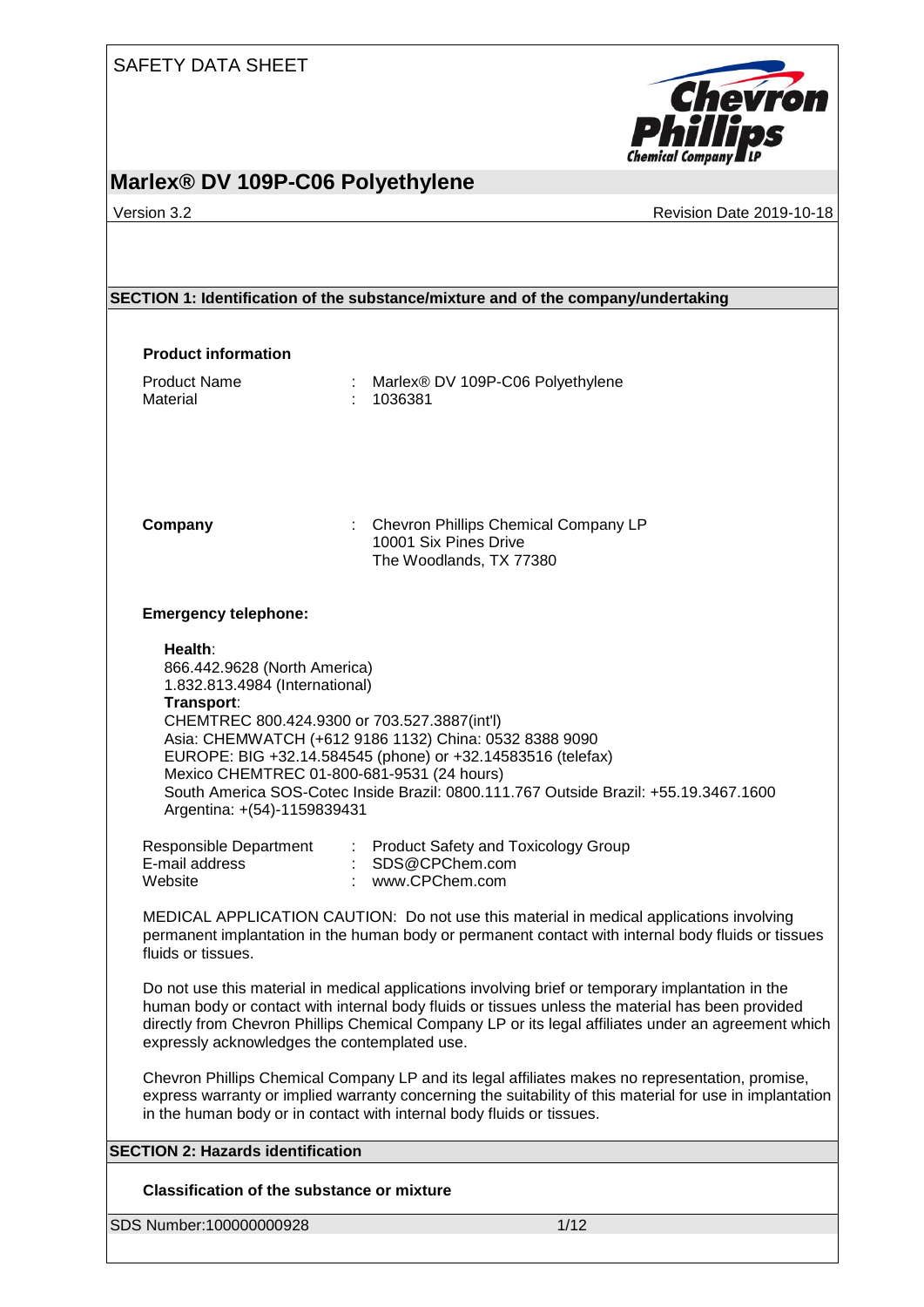# **Marlex® DV 109P-C06 Polyethylene**

| Version 3.2                                              | Revision Date 2019-10-18                                                                                                                                                                                                                                                                                                                   |
|----------------------------------------------------------|--------------------------------------------------------------------------------------------------------------------------------------------------------------------------------------------------------------------------------------------------------------------------------------------------------------------------------------------|
|                                                          | This product has been classified in accordance with the hazard communication standard 29 CFR<br>1910.1200; the SDS and labels contain all the information as required by the standard.                                                                                                                                                     |
| <b>Classification</b>                                    | Combustible dust                                                                                                                                                                                                                                                                                                                           |
| Labeling                                                 |                                                                                                                                                                                                                                                                                                                                            |
| Signal Word                                              | Warning                                                                                                                                                                                                                                                                                                                                    |
| <b>Hazard Statements</b>                                 | : May form combustible dust concentrations in air.<br>While this product may not be a combustible dust as sold,<br>further processing or handling may form combustible dust<br>concentration in air.                                                                                                                                       |
| <b>Potential Health Effects</b>                          |                                                                                                                                                                                                                                                                                                                                            |
| <b>Physical Hazards</b>                                  | : Pellets may cause a slip hazard on hard surfaces.<br>Mechanical processing may form combustible dust<br>concentrations in air and thermal processing at elevated<br>temperatures may generate formaldehyde.                                                                                                                              |
| Inhalation                                               | : Repeated exposure to dust from this material may cause<br>respiratory irritation.<br>Fumes generated during thermal processing may cause<br>irritation of the upper respiratory tract.                                                                                                                                                   |
| Skin                                                     | Contact with the skin is not expected to cause prolonged or<br>significant irritation.<br>Contact with the skin is not expected to cause an allergic<br>response.<br>If this material is heated, thermal burns may result from contact.<br>Thermal burns may include pain or feeling of heat,<br>discolorations, swelling, and blistering. |
| Eyes                                                     | : Contact with the eyes may cause irritation due to the abrasive<br>action.<br>Not expected to cause prolonged or significant eye irritation.<br>Thermal burns may result if heated material contacts eye.                                                                                                                                 |
| Ingestion                                                | Ingestion of this product is not a likely route of exposure.                                                                                                                                                                                                                                                                               |
|                                                          |                                                                                                                                                                                                                                                                                                                                            |
| Carcinogenicity:<br><b>IARC</b>                          | No ingredient of this product present at levels greater than or<br>equal to 0.1% is identified as probable, possible or confirmed                                                                                                                                                                                                          |
| <b>NTP</b>                                               | human carcinogen by IARC.<br>No ingredient of this product present at levels greater than or<br>equal to 0.1% is identified as a known or anticipated carcinogen<br>by NTP.                                                                                                                                                                |
| <b>SECTION 3: Composition/information on ingredients</b> |                                                                                                                                                                                                                                                                                                                                            |
|                                                          |                                                                                                                                                                                                                                                                                                                                            |
| SDS Number:100000000928                                  | 2/12                                                                                                                                                                                                                                                                                                                                       |
|                                                          |                                                                                                                                                                                                                                                                                                                                            |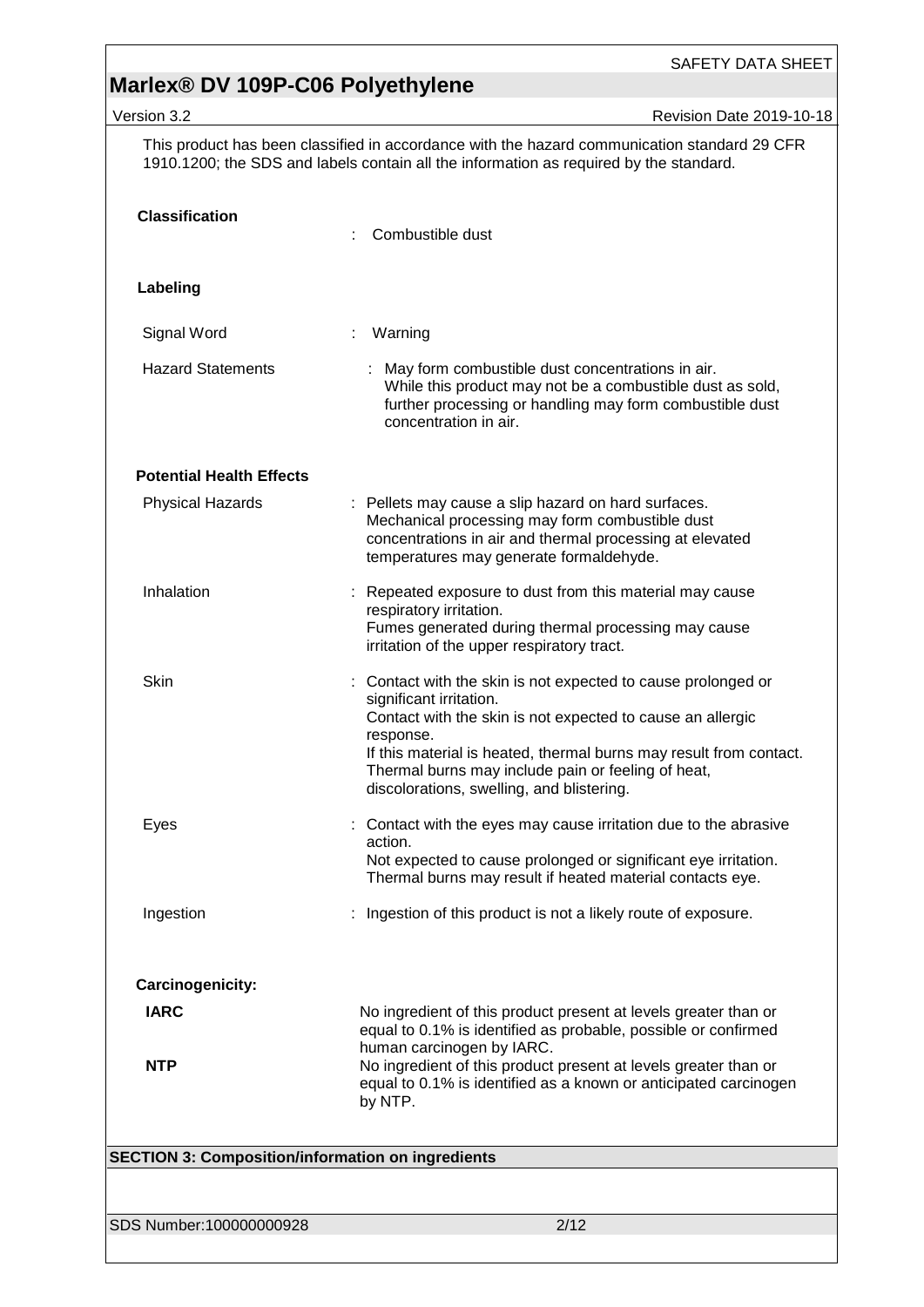# **Marlex® DV 109P-C06 Polyethylene**

Version 3.2 **Version 3.2** Revision Date 2019-10-18

| Component                     | CAS-No.    | Weight %    |
|-------------------------------|------------|-------------|
| Polyethylene Hexene Copolymer | 25213-02-9 | 100<br>99 - |

| <b>SECTION 4: First aid measures</b>              |                                                                                                                                                                                                                                                                                                                                                                                                                                                                                          |
|---------------------------------------------------|------------------------------------------------------------------------------------------------------------------------------------------------------------------------------------------------------------------------------------------------------------------------------------------------------------------------------------------------------------------------------------------------------------------------------------------------------------------------------------------|
|                                                   |                                                                                                                                                                                                                                                                                                                                                                                                                                                                                          |
| If inhaled                                        | Move to fresh air in case of accidental inhalation of dust or<br>fumes from overheating or combustion. If symptoms persist,<br>call a physician.                                                                                                                                                                                                                                                                                                                                         |
| In case of skin contact                           | If the molten material gets on skin, quickly cool in water. Seek<br>immediate medical attention. Do not try to peel the solidified<br>material from the skin or use solvents or thinners to dissolve it.                                                                                                                                                                                                                                                                                 |
| In case of eye contact                            | : In the case of contact with eyes, rinse immediately with plenty<br>of water and seek medical advice.                                                                                                                                                                                                                                                                                                                                                                                   |
| If swallowed                                      | Do not induce vomiting without medical advice.                                                                                                                                                                                                                                                                                                                                                                                                                                           |
| <b>SECTION 5: Firefighting measures</b>           |                                                                                                                                                                                                                                                                                                                                                                                                                                                                                          |
|                                                   |                                                                                                                                                                                                                                                                                                                                                                                                                                                                                          |
| Flash point                                       | No data available                                                                                                                                                                                                                                                                                                                                                                                                                                                                        |
| Autoignition temperature                          | No data available                                                                                                                                                                                                                                                                                                                                                                                                                                                                        |
|                                                   |                                                                                                                                                                                                                                                                                                                                                                                                                                                                                          |
| Suitable extinguishing<br>media                   | Water. Water mist. Dry chemical. Carbon dioxide (CO2).<br>Foam. If possible, water should be applied as a spray from a<br>fogging nozzle since this is a surface burning material. The<br>application of high velocity water will spread the burning<br>surface layer. Avoid the use of straight streams that may<br>create a dust cloud and the risk of a dust explosion. Use<br>extinguishing measures that are appropriate to local<br>circumstances and the surrounding environment. |
| Specific hazards during fire<br>fighting          | Risks of ignition followed by flame propagation or secondary<br>explosions can be caused by the accumulation of dust, e.g. on<br>floors and ledges.                                                                                                                                                                                                                                                                                                                                      |
| Special protective<br>equipment for fire-fighters | Use personal protective equipment. Wear self-contained<br>breathing apparatus for firefighting if necessary.                                                                                                                                                                                                                                                                                                                                                                             |
| Further information                               | This material will burn although it is not easily ignited.                                                                                                                                                                                                                                                                                                                                                                                                                               |
| Fire and explosion<br>protection                  | Treat as a solid that can burn. Avoid generating dust; fine dust<br>dispersed in air in sufficient concentrations, and in the<br>presence of an ignition source is a potential dust explosion<br>hazard.                                                                                                                                                                                                                                                                                 |
| Hazardous decomposition<br>products               | Normal combustion forms carbon dioxide, water vapor and may<br>produce carbon monoxide, other hydrocarbons and<br>hydrocarbon oxidation products (ketones, aldehydes, organic<br>acids) depending on temperature and air availability.<br>Incomplete combustion can also produce formaldehyde.                                                                                                                                                                                           |
| SDS Number:100000000928                           | 3/12                                                                                                                                                                                                                                                                                                                                                                                                                                                                                     |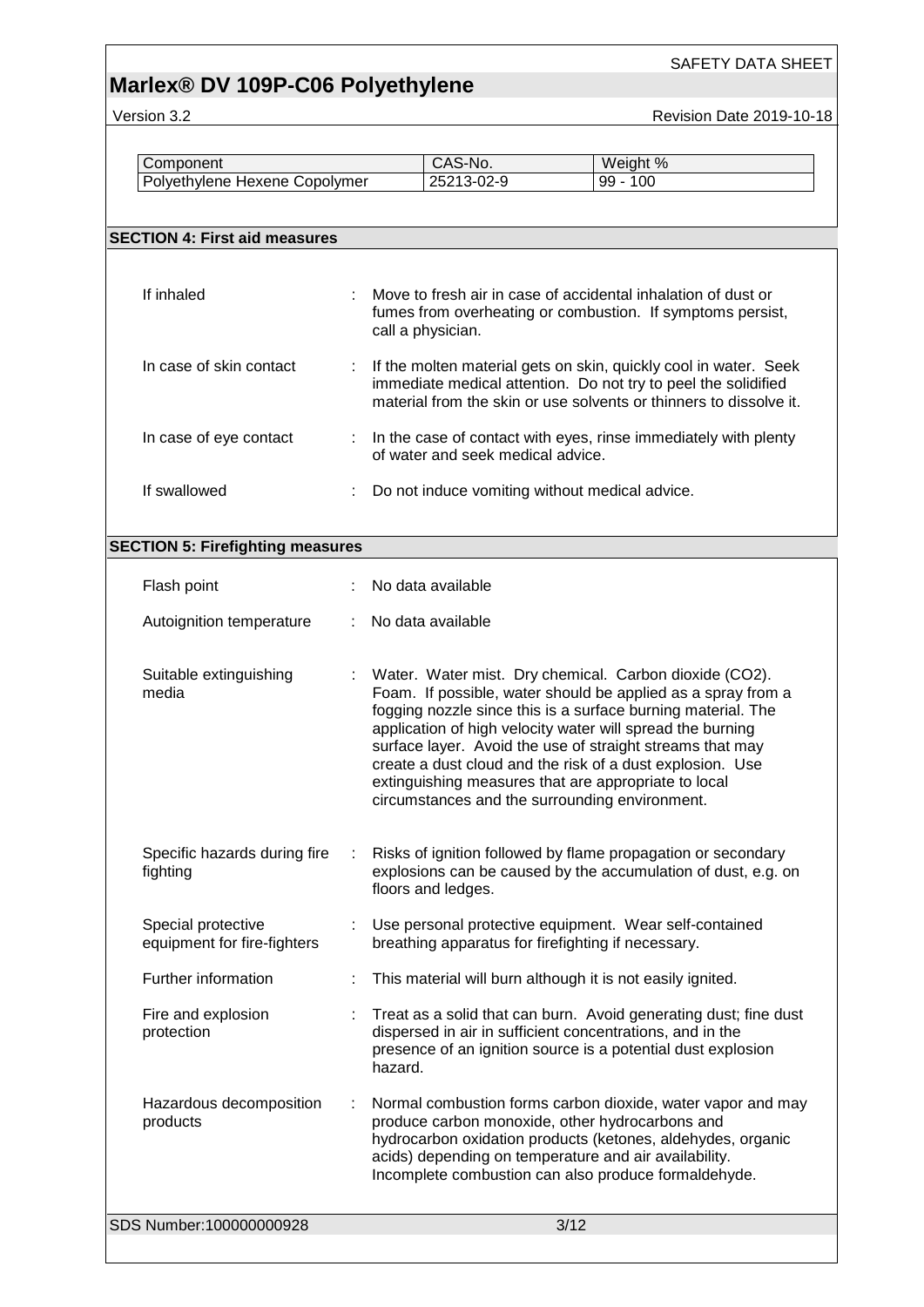## **Marlex® DV 109P-C06 Polyethylene**

Version 3.2 **Version 3.2** Revision Date 2019-10-18

### **SECTION 6: Accidental release measures**

| Personal precautions      | ÷. | Sweep up to prevent slipping hazard. Avoid breathing dust.<br>Avoid dust formation.                                                                                                                                                                                            |
|---------------------------|----|--------------------------------------------------------------------------------------------------------------------------------------------------------------------------------------------------------------------------------------------------------------------------------|
| Environmental precautions | ÷. | Do not contaminate surface water. Prevent product from<br>entering drains.                                                                                                                                                                                                     |
| Methods for cleaning up   |    | Clean up promptly by sweeping or vacuum.                                                                                                                                                                                                                                       |
| Additional advice         |    | Dust deposits should not be allowed to accumulate on<br>surfaces, as these may form an explosive mixture if they are<br>released into the atmosphere in sufficient concentration. Avoid<br>dispersal of dust in the air (i.e., clearing dust surfaces with<br>compressed air). |

### **SECTION 7: Handling and storage**

### **Handling**

| Advice on safe handling                                 |   | Use good housekeeping for safe handling of the product.<br>Keep out of water sources and sewers.                                                                                                                                                                                                                                                                                                                                                                                                                                                                                                                                                                                                                                                 |
|---------------------------------------------------------|---|--------------------------------------------------------------------------------------------------------------------------------------------------------------------------------------------------------------------------------------------------------------------------------------------------------------------------------------------------------------------------------------------------------------------------------------------------------------------------------------------------------------------------------------------------------------------------------------------------------------------------------------------------------------------------------------------------------------------------------------------------|
|                                                         |   | Spilled pellets and powders may create a slipping hazard.                                                                                                                                                                                                                                                                                                                                                                                                                                                                                                                                                                                                                                                                                        |
|                                                         |   | Electrostatic charge may accumulate and create a hazardous<br>condition when handling this material. To minimize this hazard,<br>bonding and grounding may be necessary, but may not by<br>themselves be sufficient. At elevated temperatures (>350°F,<br>>177°C), polyethylene can release vapors and gases, which<br>are irritating to the mucous membranes of the eyes, mouth,<br>throat, and lungs. These substances may include<br>acetaldehyde, acetone, acetic acid, formic acid, formaldehyde<br>and acrolein. Based on animal data and limited<br>epidemiological evidence, formaldehyde has been listed as a<br>carcinogen. Following all recommendations within this SDS<br>should minimize exposure to thermal processing emissions. |
| Advice on protection<br>against fire and explosion      |   | Treat as a solid that can burn. Avoid generating dust; fine dust<br>dispersed in air in sufficient concentrations, and in the<br>presence of an ignition source is a potential dust explosion<br>hazard.                                                                                                                                                                                                                                                                                                                                                                                                                                                                                                                                         |
| <b>Storage</b>                                          |   |                                                                                                                                                                                                                                                                                                                                                                                                                                                                                                                                                                                                                                                                                                                                                  |
| Requirements for storage<br>areas and containers        |   | Keep in a dry place. Keep in a well-ventilated place.                                                                                                                                                                                                                                                                                                                                                                                                                                                                                                                                                                                                                                                                                            |
| Advice on common storage                                | ÷ | Do not store together with oxidizing and self-igniting products.                                                                                                                                                                                                                                                                                                                                                                                                                                                                                                                                                                                                                                                                                 |
| <b>SECTION 8: Exposure controls/personal protection</b> |   |                                                                                                                                                                                                                                                                                                                                                                                                                                                                                                                                                                                                                                                                                                                                                  |
|                                                         |   |                                                                                                                                                                                                                                                                                                                                                                                                                                                                                                                                                                                                                                                                                                                                                  |

### **Ingredients with workplace control parameters**

SDS Number:100000000928 4/12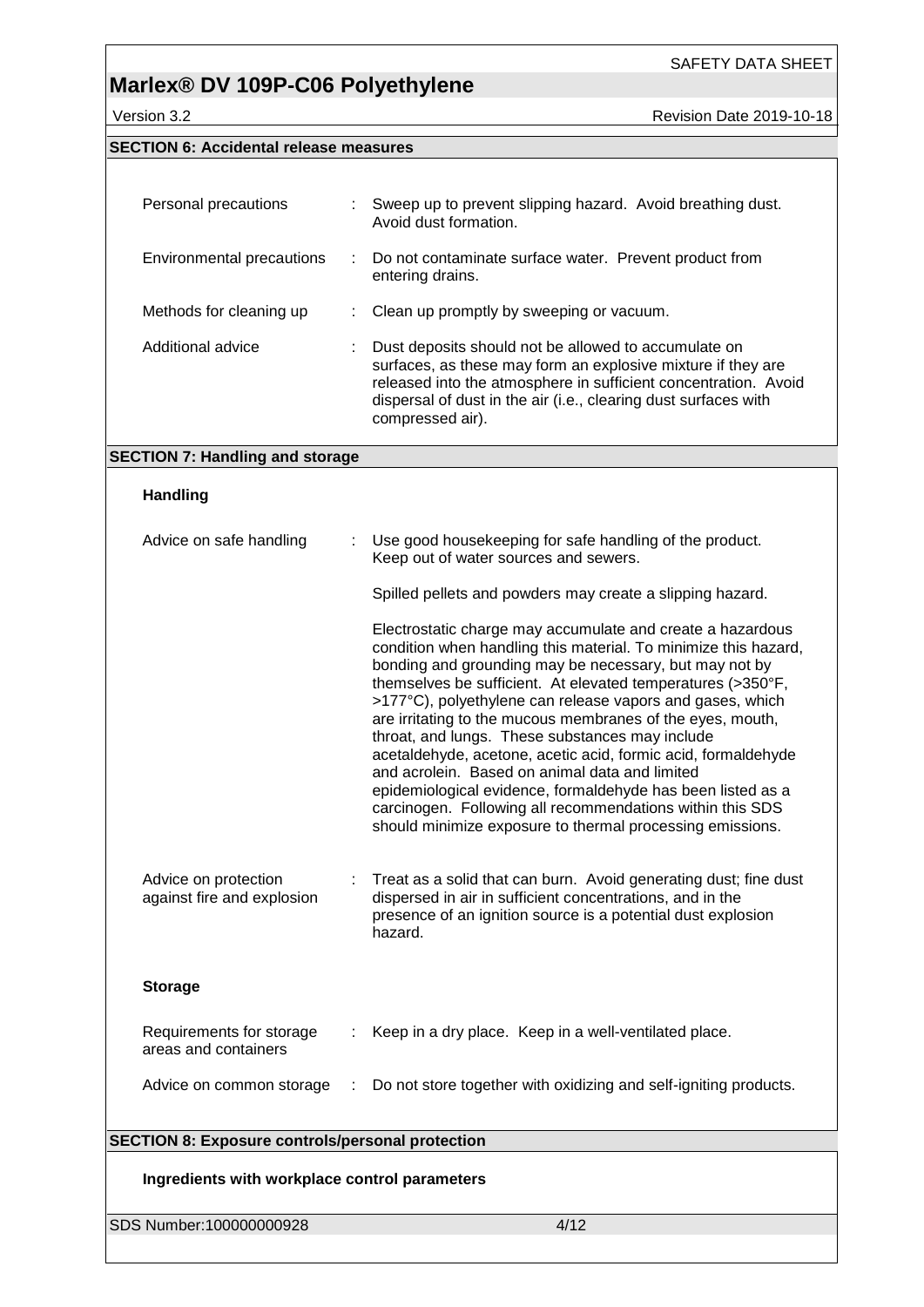## **Marlex® DV 109P-C06 Polyethylene**

#### Version 3.2 **All Accords** 2019-10-18 Revision Date 2019-10-18

| US            |              |            |                    |                   |
|---------------|--------------|------------|--------------------|-------------------|
| Components    | <b>Basis</b> | Value      | Control parameters | Note              |
| Nuisance Dust | OSHA Z-3     | <b>TWA</b> | 15 mg/m3           | Total dust        |
|               | OSHA Z-3     | <b>TWA</b> | $5 \text{ ma/m}$ 3 | (respirable dust) |

Control as Particulate Not Otherwise Classified (PNOC). The ACGIH Guideline\* for respirable dust is 3.0 mg/m3 and 10.0 mg/m3 for total dust. The OSHA PEL for respirable dust is 5.0 mg/m3 and 15.0 mg/m3 for total dust.

\* This value is for inhalable (total) particulate matter containing no asbestos and < 1.0% crystalline silica.

### **Engineering measures**

Consider the potential hazards of this material (see Section 2), applicable exposure limits, job activities, and other substances in the work place when designing engineering controls and selecting personal protective equipment. If engineering controls or work practices are not adequate to prevent exposure to harmful levels of this material, the personal protective equipment listed below is recommended. The user should read and understand all instructions and limitations supplied with the equipment since protection is usually provided for a limited time or under certain circumstances.

#### **Personal protective equipment**

| Respiratory protection   | No respiratory protection is normally required. If heated<br>material generates vapor or fumes that are not adequately<br>controlled by ventilation, wear an appropriate respirator. Use<br>the following elements for air-purifying respirators: Organic<br>Vapor and Formaldehyde. Use a positive pressure, air-<br>supplying respirator if there is potential for uncontrolled<br>release, exposure levels are not known, or other circumstances<br>where air-purifying respirators may not provide adequate<br>protection. Dust safety masks are recommended when the<br>dust concentration is excessive. |
|--------------------------|---------------------------------------------------------------------------------------------------------------------------------------------------------------------------------------------------------------------------------------------------------------------------------------------------------------------------------------------------------------------------------------------------------------------------------------------------------------------------------------------------------------------------------------------------------------------------------------------------------------|
| Eye protection           | Use of safety glasses with side shields for solid handling is<br>good industrial practice. If this material is heated, wear<br>chemical goggles or safety glasses with side shields or a face<br>shield. If there is potential for dust, use chemical goggles.                                                                                                                                                                                                                                                                                                                                                |
| Skin and body protection | At ambient temperatures use of clean and protective clothing is<br>good industrial practice. If the material is heated or molten,<br>wear thermally insulated, heat-resistant gloves that are able to<br>withstand the temperature of the molten product. If this<br>material is heated, wear insulated clothing to prevent skin<br>contact if engineering controls or work practices are not<br>adeguate.                                                                                                                                                                                                    |

### **SECTION 9: Physical and chemical properties**

|                                                                  | Information on basic physical and chemical properties                          |  |
|------------------------------------------------------------------|--------------------------------------------------------------------------------|--|
| Appearance                                                       |                                                                                |  |
| Form<br>Physical state<br>Color<br>Odor<br><b>Odor Threshold</b> | $:$ Pellets<br>: Solid<br>: Opaque<br>: Mild to no odor<br>: No data available |  |
| Safety data<br>.                                                 | .                                                                              |  |

Flash point : No data available

| Lower explosion limit   | $:$ Not applicable |      |
|-------------------------|--------------------|------|
| SDS Number:100000000928 |                    | 5/12 |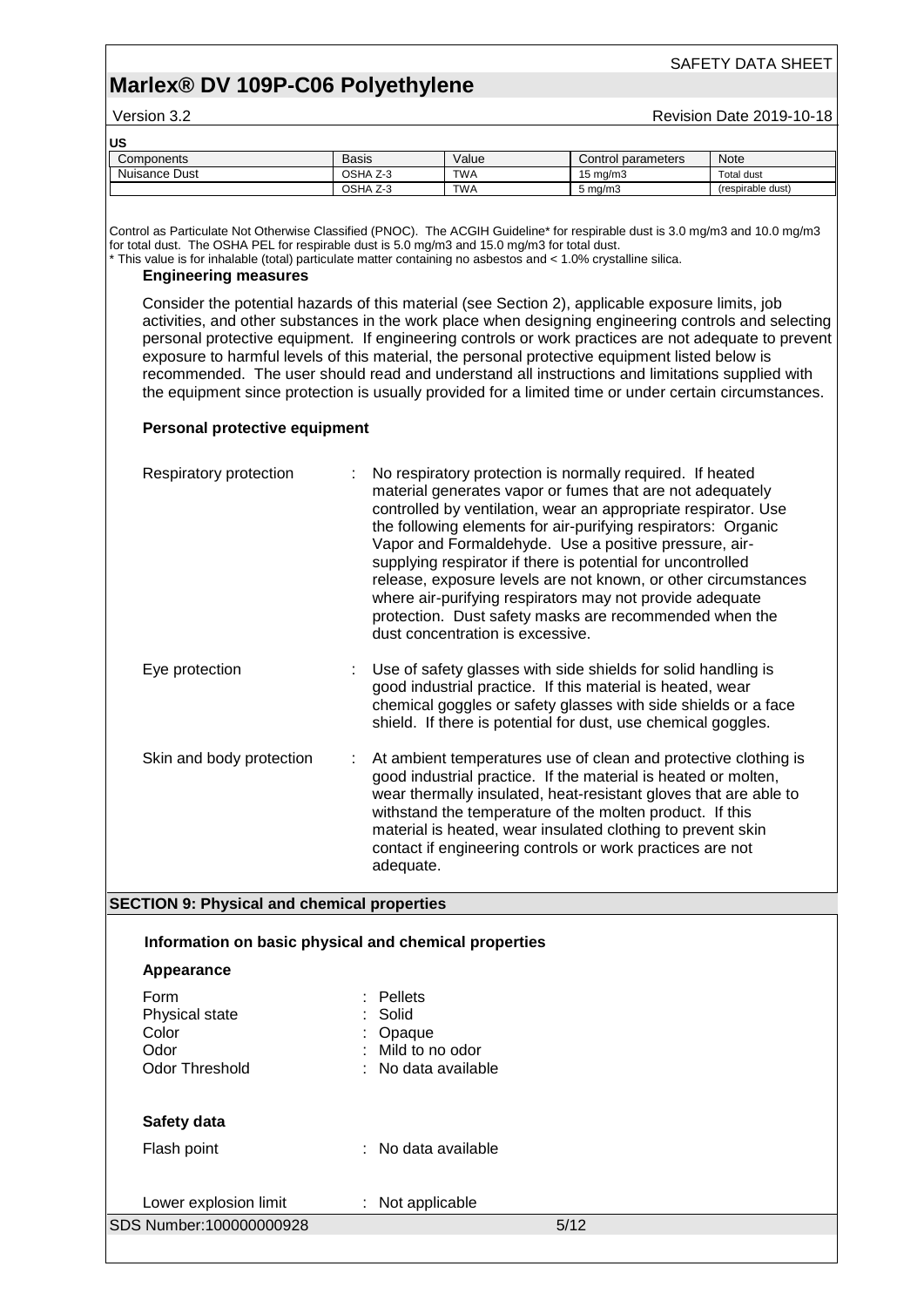# **Marlex® DV 109P-C06 Polyethylene**

| Version 3.2                                   | Revision Date 2019-10-18                                                                                                                                                                                      |
|-----------------------------------------------|---------------------------------------------------------------------------------------------------------------------------------------------------------------------------------------------------------------|
| Upper explosion limit                         | : Not applicable                                                                                                                                                                                              |
| Autoignition temperature                      | No data available                                                                                                                                                                                             |
| Thermal decomposition                         | : Low molecular weight hydrocarbons, alcohols, aldehydes,<br>acids and ketones can be formed during thermal processing.                                                                                       |
| рH                                            | Not applicable                                                                                                                                                                                                |
| Melting point/range                           | : 90 - 140 °C (194 - 284 °F)                                                                                                                                                                                  |
| Freezing point                                | Not applicable                                                                                                                                                                                                |
| Initial boiling point and boiling             | : Not applicable                                                                                                                                                                                              |
| range<br>Vapor pressure                       | : Not applicable                                                                                                                                                                                              |
| Relative density                              | Not applicable                                                                                                                                                                                                |
| Density                                       | $: 0.91 - 0.97$ g/cm3<br>Please refer to the Technical Data Sheet (TDS) for more<br>detailed information relating to the nominal physical<br>properties, including density, of this polyethylene resin grade. |
| Water solubility                              | Negligible                                                                                                                                                                                                    |
| Partition coefficient: n-                     | : No data available                                                                                                                                                                                           |
| octanol/water<br>Solubility in other solvents | : No data available                                                                                                                                                                                           |
| Viscosity, dynamic                            | : Not applicable                                                                                                                                                                                              |
| Viscosity, kinematic                          | Not applicable                                                                                                                                                                                                |
| Relative vapor density                        | Not applicable                                                                                                                                                                                                |
| Evaporation rate                              | Not applicable                                                                                                                                                                                                |
| <b>SECTION 10: Stability and reactivity</b>   |                                                                                                                                                                                                               |
|                                               |                                                                                                                                                                                                               |
| <b>Reactivity</b>                             | This material is considered non-reactive under normal<br>ambient and anticipated storage and handling conditions of<br>temperature and pressure.                                                              |
| <b>Chemical stability</b>                     | This material is considered stable under normal ambient and<br>anticipated storage and handling conditions of temperature<br>and pressure.                                                                    |

| Possibility of hazardous reactions |      |
|------------------------------------|------|
| SDS Number:100000000928            | 6/12 |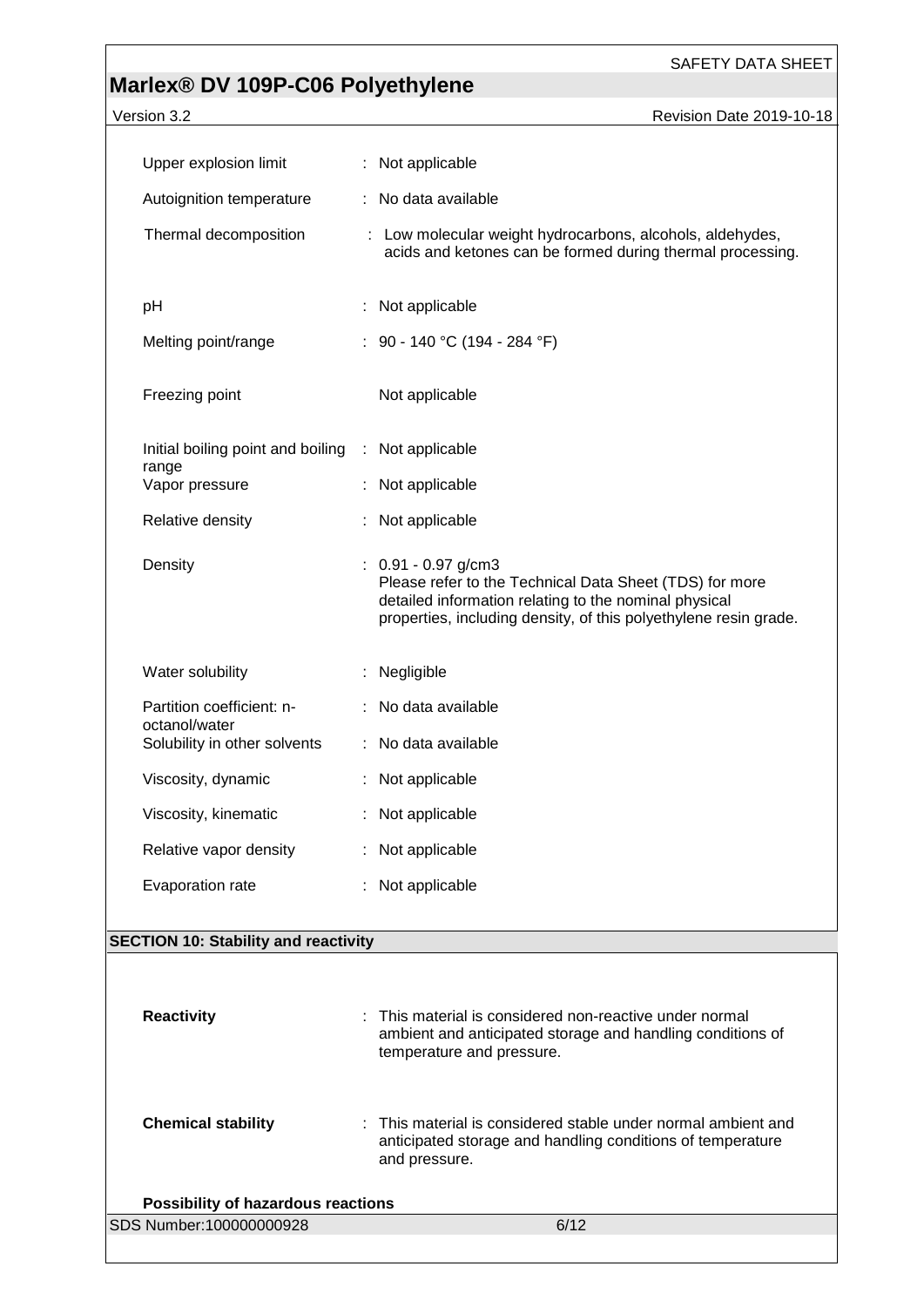# **Marlex® DV 109P-C06 Polyethylene**

| Version 3.2                                                                                                                                                                                 | Revision Date 2019-10-18                                                                                                                                                                                                                                                                                                                                                                                                                       |  |  |  |  |
|---------------------------------------------------------------------------------------------------------------------------------------------------------------------------------------------|------------------------------------------------------------------------------------------------------------------------------------------------------------------------------------------------------------------------------------------------------------------------------------------------------------------------------------------------------------------------------------------------------------------------------------------------|--|--|--|--|
| <b>Hazardous reactions</b>                                                                                                                                                                  | : Hazardous reactions: See 'Conditions to Avoid' and/or<br>"Materials to Avoid" in this section.                                                                                                                                                                                                                                                                                                                                               |  |  |  |  |
|                                                                                                                                                                                             | Further information: No hazards to be specially mentioned.                                                                                                                                                                                                                                                                                                                                                                                     |  |  |  |  |
| <b>Conditions to avoid</b>                                                                                                                                                                  | : Avoid prolonged storage at elevated temperature.                                                                                                                                                                                                                                                                                                                                                                                             |  |  |  |  |
| <b>Materials to avoid</b>                                                                                                                                                                   | : Avoid contact with strong oxidizing agents.                                                                                                                                                                                                                                                                                                                                                                                                  |  |  |  |  |
| <b>Thermal decomposition</b>                                                                                                                                                                | Low molecular weight hydrocarbons, alcohols, aldehydes,<br>÷.<br>acids and ketones can be formed during thermal processing.                                                                                                                                                                                                                                                                                                                    |  |  |  |  |
| <b>Hazardous decomposition</b><br>products                                                                                                                                                  | : Normal combustion forms carbon dioxide, water vapor and<br>may produce carbon monoxide, other hydrocarbons and<br>hydrocarbon oxidation products (ketones, aldehydes, organic<br>acids) depending on temperature and air availability.<br>Incomplete combustion can also produce formaldehyde.                                                                                                                                               |  |  |  |  |
| Other data                                                                                                                                                                                  | : No decomposition if stored and applied as directed.                                                                                                                                                                                                                                                                                                                                                                                          |  |  |  |  |
| <b>SECTION 11: Toxicological information</b>                                                                                                                                                |                                                                                                                                                                                                                                                                                                                                                                                                                                                |  |  |  |  |
| Marlex® DV 109P-C06 Polyethylene<br><b>Presumed Not Toxic</b><br><b>Acute oral toxicity</b><br>Marlex® DV 109P-C06 Polyethylene<br><b>Acute inhalation toxicity</b><br>: Presumed Not Toxic |                                                                                                                                                                                                                                                                                                                                                                                                                                                |  |  |  |  |
| Marlex® DV 109P-C06 Polyethylene<br><b>Acute dermal toxicity</b><br>$\mathcal{I}^{\mathcal{I}}$ .<br><b>Presumed Not Toxic</b>                                                              |                                                                                                                                                                                                                                                                                                                                                                                                                                                |  |  |  |  |
| Marlex® DV 109P-C06 Polyethylene<br><b>Skin irritation</b>                                                                                                                                  | : No skin irritation                                                                                                                                                                                                                                                                                                                                                                                                                           |  |  |  |  |
| Marlex® DV 109P-C06 Polyethylene<br><b>Eye irritation</b>                                                                                                                                   | : No eye irritation                                                                                                                                                                                                                                                                                                                                                                                                                            |  |  |  |  |
| Marlex® DV 109P-C06 Polyethylene<br><b>Sensitization</b>                                                                                                                                    | : Did not cause sensitization on laboratory animals.                                                                                                                                                                                                                                                                                                                                                                                           |  |  |  |  |
| Marlex® DV 109P-C06 Polyethylene<br><b>Further information</b>                                                                                                                              | : This product contains POLYMERIZED OLEFINS. During<br>thermal processing (>350°F, >177°C) polyolefins can release<br>vapors and gases (aldehydes, ketones and organic acids)<br>which are irritating to the mucous membranes of the eyes,<br>mouth, throat, and lungs. Generally these irritant effects are all<br>transitory. However, prolonged exposure to irritating off-gases<br>can lead to pulmonary edema. Formaldehyde (an aldehyde) |  |  |  |  |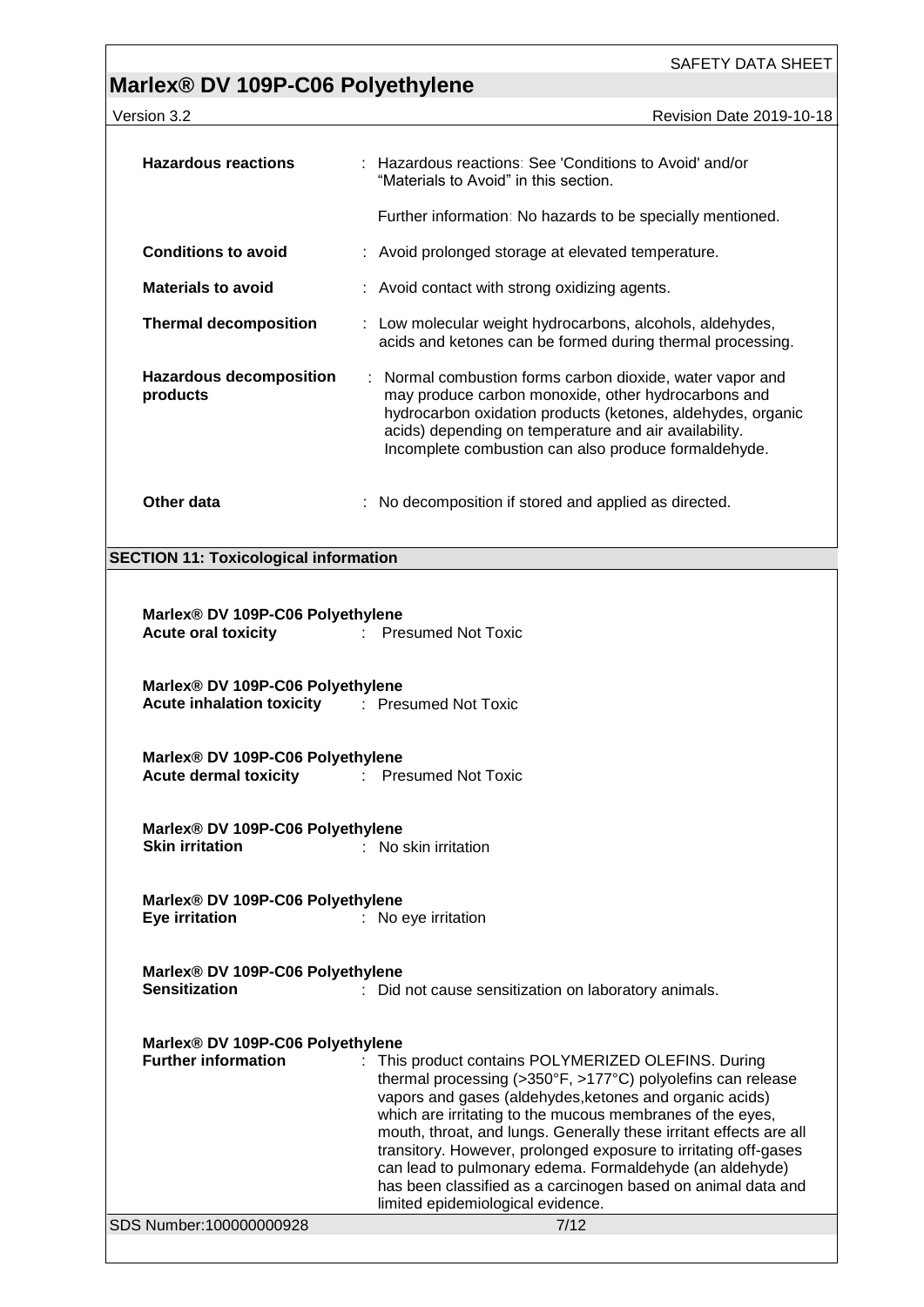## **Marlex® DV 109P-C06 Polyethylene**

### **SECTION 12: Ecological information**

### **Ecotoxicity effects**

Biodegradability : This material is not expected to be readily biodegradable. Elimination information (persistence and degradability) Bioaccumulation : Does not bioaccumulate. Mobility **EXECUTE:** The product is insoluble and floats on water. Additional ecological information : This material is not expected to be harmful to aquatic organisms., Fish or birds may eat pellets which may obstruct their digestive tracts.

### **Ecotoxicology Assessment**

### **SECTION 13: Disposal considerations**

The information in this SDS pertains only to the product as shipped.

Use material for its intended purpose or recycle if possible. This material, if it must be discarded, may meet the criteria of a hazardous waste as defined by US EPA under RCRA (40 CFR 261) or other State and local regulations. Measurement of certain physical properties and analysis for regulated components may be necessary to make a correct determination. If this material is classified as a hazardous waste, federal law requires disposal at a licensed hazardous waste disposal facility.

### **SECTION 14: Transport information**

### **The shipping descriptions shown here are for bulk shipments only, and may not apply to shipments in non-bulk packages (see regulatory definition).**

Consult the appropriate domestic or international mode-specific and quantity-specific Dangerous Goods Regulations for additional shipping description requirements (e.g., technical name or names, etc.) Therefore, the information shown here, may not always agree with the bill of lading shipping description for the material. Flashpoints for the material may vary slightly between the SDS and the bill of lading.

### **US DOT (UNITED STATES DEPARTMENT OF TRANSPORTATION)**

NOT REGULATED AS A HAZARDOUS MATERIAL OR DANGEROUS GOODS FOR TRANSPORTATION BY THIS AGENCY.

### **IMO / IMDG (INTERNATIONAL MARITIME DANGEROUS GOODS)**

NOT REGULATED AS A HAZARDOUS MATERIAL OR DANGEROUS GOODS FOR TRANSPORTATION BY THIS AGENCY.

### **IATA (INTERNATIONAL AIR TRANSPORT ASSOCIATION)**

SDS Number:100000000928 8/12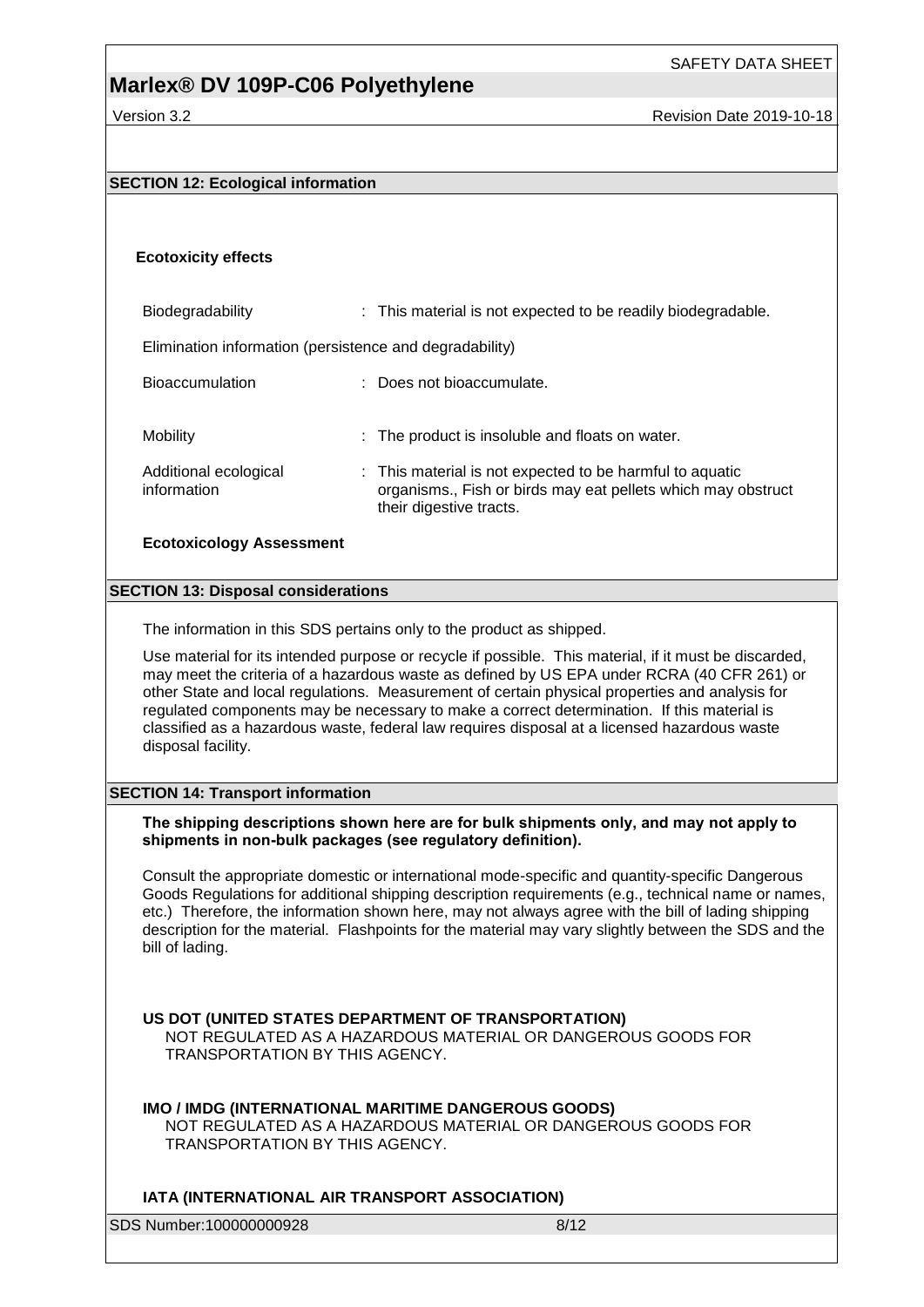| Marlex <sup>®</sup> DV 109P-C06 Polyethylene                                                                                                                                                               | SAFETY DATA SHEET                                                                                                                                                                         |  |  |  |  |  |
|------------------------------------------------------------------------------------------------------------------------------------------------------------------------------------------------------------|-------------------------------------------------------------------------------------------------------------------------------------------------------------------------------------------|--|--|--|--|--|
| Version 3.2                                                                                                                                                                                                | Revision Date 2019-10-18                                                                                                                                                                  |  |  |  |  |  |
| NOT REGULATED AS A HAZARDOUS MATERIAL OR DANGEROUS GOODS FOR<br>TRANSPORTATION BY THIS AGENCY.                                                                                                             |                                                                                                                                                                                           |  |  |  |  |  |
| ADR (AGREEMENT ON DANGEROUS GOODS BY ROAD (EUROPE))<br>NOT REGULATED AS A HAZARDOUS MATERIAL OR DANGEROUS GOODS FOR<br>TRANSPORTATION BY THIS AGENCY.                                                      |                                                                                                                                                                                           |  |  |  |  |  |
| RID (REGULATIONS CONCERNING THE INTERNATIONAL TRANSPORT OF<br><b>DANGEROUS GOODS (EUROPE))</b><br>NOT REGULATED AS A HAZARDOUS MATERIAL OR DANGEROUS GOODS FOR<br>TRANSPORTATION BY THIS AGENCY.           |                                                                                                                                                                                           |  |  |  |  |  |
| ADN (EUROPEAN AGREEMENT CONCERNING THE INTERNATIONAL CARRIAGE<br>OF DANGEROUS GOODS BY INLAND WATERWAYS)<br>NOT REGULATED AS A HAZARDOUS MATERIAL OR DANGEROUS GOODS FOR<br>TRANSPORTATION BY THIS AGENCY. |                                                                                                                                                                                           |  |  |  |  |  |
| Transport in bulk according to Annex II of MARPOL 73/78 and the IBC Code                                                                                                                                   |                                                                                                                                                                                           |  |  |  |  |  |
| <b>SECTION 15: Regulatory information</b><br><b>National legislation</b>                                                                                                                                   |                                                                                                                                                                                           |  |  |  |  |  |
| SARA 311/312 Hazards                                                                                                                                                                                       | : Combustible dust                                                                                                                                                                        |  |  |  |  |  |
| <b>EPCRA - EMERGENCY PLANNING COMMUNITY RIGHT - TO - KNOW</b>                                                                                                                                              |                                                                                                                                                                                           |  |  |  |  |  |
| <b>CERCLA Reportable</b><br>Quantity                                                                                                                                                                       | : This material does not contain any components with a CERCLA<br>RQ.                                                                                                                      |  |  |  |  |  |
| SARA 302 Reportable<br>Quantity                                                                                                                                                                            | : This material does not contain any components with a SARA<br>302 RQ.                                                                                                                    |  |  |  |  |  |
| SARA 302 Threshold<br><b>Planning Quantity</b>                                                                                                                                                             | : No chemicals in this material are subject to the reporting<br>requirements of SARA Title III, Section 302.                                                                              |  |  |  |  |  |
| SARA 304 Reportable<br>Quantity                                                                                                                                                                            | : This material does not contain any components with a section<br>304 EHS RQ.                                                                                                             |  |  |  |  |  |
| SARA 313 Components                                                                                                                                                                                        | : This material does not contain any chemical components with<br>known CAS numbers that exceed the threshold (De Minimis)<br>reporting levels established by SARA Title III, Section 313. |  |  |  |  |  |
| SDS Number:100000000928                                                                                                                                                                                    | 9/12                                                                                                                                                                                      |  |  |  |  |  |

<u> 1989 - Johann Stein, marwolaethau a bhann an t-Amhain Aonaich an t-Amhain Aonaich an t-Amhain Aonaich an t-A</u>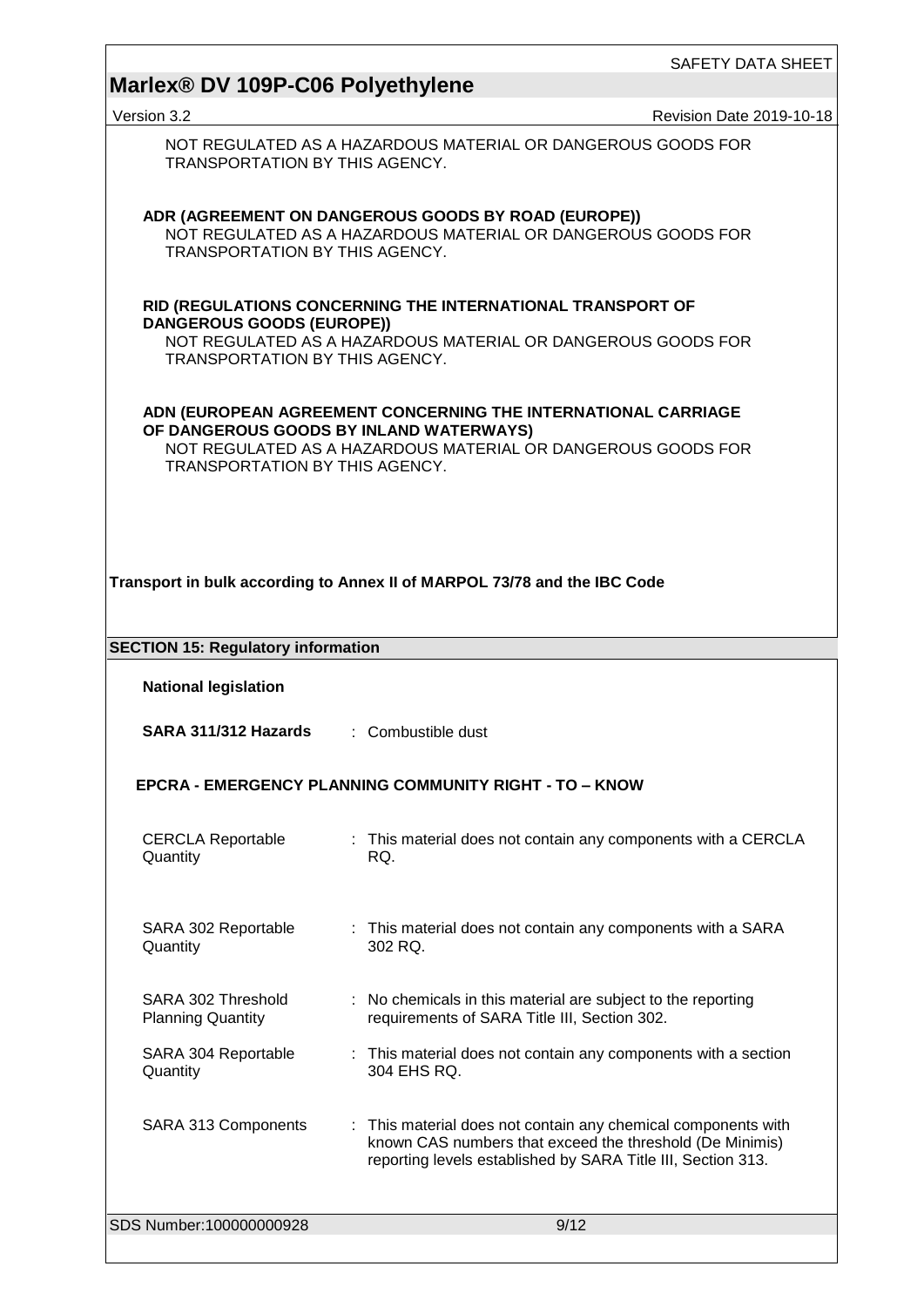## **Marlex® DV 109P-C06 Polyethylene**

SAFETY DATA SHEET

Version 3.2 **Version 3.2** Revision Date 2019-10-18

| <b>Clean Air Act</b>                                                                                                                                                                               |                                                                                                                                                                                                                                                                                                                                                                                                                                                                                                                                                                                                                                                                                                                               |  |  |  |  |
|----------------------------------------------------------------------------------------------------------------------------------------------------------------------------------------------------|-------------------------------------------------------------------------------------------------------------------------------------------------------------------------------------------------------------------------------------------------------------------------------------------------------------------------------------------------------------------------------------------------------------------------------------------------------------------------------------------------------------------------------------------------------------------------------------------------------------------------------------------------------------------------------------------------------------------------------|--|--|--|--|
| Ozone-Depletion<br>Potential                                                                                                                                                                       | : This product neither contains, nor was manufactured with a Class I or<br>Class II ODS as defined by the U.S. Clean Air Act Section 602 (40 CFR<br>82, Subpt. A, App.A + B).                                                                                                                                                                                                                                                                                                                                                                                                                                                                                                                                                 |  |  |  |  |
| Act Section 112 (40 CFR 61).                                                                                                                                                                       | This product does not contain any hazardous air pollutants (HAP), as defined by the U.S. Clean Air                                                                                                                                                                                                                                                                                                                                                                                                                                                                                                                                                                                                                            |  |  |  |  |
| Accidental Release Prevention (40 CFR 68.130, Subpart F).                                                                                                                                          | This product does not contain any chemicals listed under the U.S. Clean Air Act Section 112(r) for                                                                                                                                                                                                                                                                                                                                                                                                                                                                                                                                                                                                                            |  |  |  |  |
| Intermediate or Final VOC's (40 CFR 60.489).                                                                                                                                                       | This product does not contain any chemicals listed under the U.S. Clean Air Act Section 111 SOCMI                                                                                                                                                                                                                                                                                                                                                                                                                                                                                                                                                                                                                             |  |  |  |  |
| <b>US State Regulations</b>                                                                                                                                                                        |                                                                                                                                                                                                                                                                                                                                                                                                                                                                                                                                                                                                                                                                                                                               |  |  |  |  |
| Pennsylvania Right To Know                                                                                                                                                                         | No components are subject to the Pennsylvania Right to Know<br>Act.                                                                                                                                                                                                                                                                                                                                                                                                                                                                                                                                                                                                                                                           |  |  |  |  |
| New Jersey Right To Know                                                                                                                                                                           | : No components are subject to the New Jersey Right to Know<br>Act.                                                                                                                                                                                                                                                                                                                                                                                                                                                                                                                                                                                                                                                           |  |  |  |  |
| California Prop. 65<br>Components                                                                                                                                                                  | : This product does not contain any chemicals known to the State<br>of California to cause cancer, birth, or any other reproductive<br>defects.                                                                                                                                                                                                                                                                                                                                                                                                                                                                                                                                                                               |  |  |  |  |
| <b>Notification status</b><br>Europe REACH<br>Switzerland CH INV<br>United States of America (USA)<br><b>TSCA</b><br>Canada DSL<br>Australia AICS<br>New Zealand NZIoC<br>Japan ENCS<br>Korea KECI | On the inventory, or in compliance with the inventory<br>On the inventory, or in compliance with the inventory<br>On or in compliance with the active portion of the<br><b>TSCA</b> inventory<br>All components of this product are on the Canadian<br><b>DSL</b><br>On the inventory, or in compliance with the inventory<br>On the inventory, or in compliance with the inventory<br>On the inventory, or in compliance with the inventory<br>All substances in this product were registered, notified<br>to be registered, or exempted from registration by<br>CPChem through an Only Representative according to<br>K-REACH regulations. Importation of this product is<br>permitted if the Korean Importer of Record was |  |  |  |  |
| SDS Number:100000000928                                                                                                                                                                            | 10/12                                                                                                                                                                                                                                                                                                                                                                                                                                                                                                                                                                                                                                                                                                                         |  |  |  |  |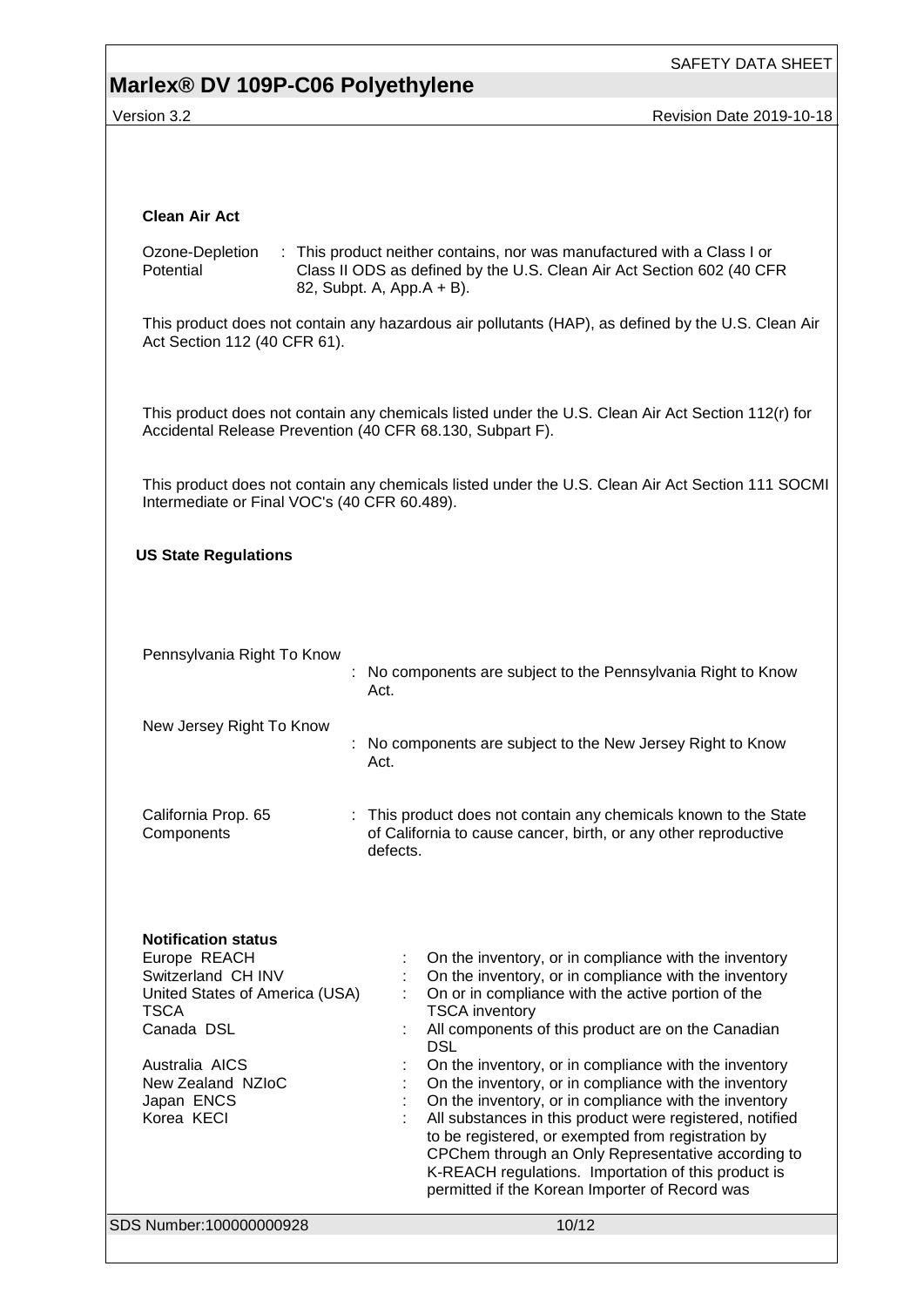|                                                 | Marlex® DV 109P-C06 Polyethylene                                                                                                                                                                                                                                      |                            |                                                                                                                                                                                                                     |
|-------------------------------------------------|-----------------------------------------------------------------------------------------------------------------------------------------------------------------------------------------------------------------------------------------------------------------------|----------------------------|---------------------------------------------------------------------------------------------------------------------------------------------------------------------------------------------------------------------|
| Version 3.2                                     |                                                                                                                                                                                                                                                                       |                            | <b>Revision Date 2019-10-18</b>                                                                                                                                                                                     |
|                                                 |                                                                                                                                                                                                                                                                       |                            | included on CPChem's notifications or if the Importer of<br>Record themselves notified the substances.                                                                                                              |
| Philippines PICCS<br>China IECSC<br>Taiwan TCSI |                                                                                                                                                                                                                                                                       |                            | On the inventory, or in compliance with the inventory<br>On the inventory, or in compliance with the inventory<br>On the inventory, or in compliance with the inventory                                             |
|                                                 | <b>SECTION 16: Other information</b>                                                                                                                                                                                                                                  |                            |                                                                                                                                                                                                                     |
| <b>NFPA Classification</b>                      | : Health Hazard: 0<br>Fire Hazard: 1<br>Reactivity Hazard: 0                                                                                                                                                                                                          |                            | 0<br>0                                                                                                                                                                                                              |
| <b>Further information</b>                      |                                                                                                                                                                                                                                                                       |                            |                                                                                                                                                                                                                     |
| previous versions.                              | Significant changes since the last version are highlighted in the margin. This version replaces all                                                                                                                                                                   |                            |                                                                                                                                                                                                                     |
|                                                 | The information in this SDS pertains only to the product as shipped.                                                                                                                                                                                                  |                            |                                                                                                                                                                                                                     |
|                                                 | guidance for safe handling, use, processing, storage, transportation, disposal and release and is                                                                                                                                                                     |                            | information and belief at the date of its publication. The information given is designed only as a                                                                                                                  |
|                                                 | not to be considered a warranty or quality specification. The information relates only to the<br>specific material designated and may not be valid for such material used in combination with any<br>other materials or in any process, unless specified in the text. |                            |                                                                                                                                                                                                                     |
| <b>ACGIH</b>                                    | Key or legend to abbreviations and acronyms used in the safety data sheet<br>American Conference of                                                                                                                                                                   | LD50                       | Lethal Dose 50%                                                                                                                                                                                                     |
| <b>AICS</b>                                     | Government Industrial Hygienists<br>Australia, Inventory of Chemical<br><b>Substances</b>                                                                                                                                                                             | <b>LOAEL</b>               | Level                                                                                                                                                                                                               |
| <b>DSL</b>                                      | Canada, Domestic Substances                                                                                                                                                                                                                                           | <b>NFPA</b>                | National Fire Protection Agency                                                                                                                                                                                     |
| <b>NDSL</b>                                     | List<br>Canada, Non-Domestic<br>Substances List                                                                                                                                                                                                                       | <b>NIOSH</b>               | Safety & Health                                                                                                                                                                                                     |
| <b>CNS</b>                                      | <b>Central Nervous System</b>                                                                                                                                                                                                                                         | <b>NTP</b>                 | National Toxicology Program                                                                                                                                                                                         |
| CAS                                             | <b>Chemical Abstract Service</b>                                                                                                                                                                                                                                      | <b>NZIoC</b>               | New Zealand Inventory of<br>Chemicals                                                                                                                                                                               |
| <b>EC50</b>                                     | <b>Effective Concentration</b>                                                                                                                                                                                                                                        | <b>NOAEL</b>               | No Observable Adverse Effect<br>Level                                                                                                                                                                               |
| <b>EC50</b>                                     | <b>Effective Concentration 50%</b>                                                                                                                                                                                                                                    | <b>NOEC</b>                |                                                                                                                                                                                                                     |
| <b>EGEST</b>                                    | <b>EOSCA Generic Exposure</b><br>Scenario Tool                                                                                                                                                                                                                        | <b>OSHA</b>                | Occupational Safety & Health<br>Administration                                                                                                                                                                      |
| <b>EOSCA</b>                                    | <b>European Oilfield Specialty</b><br><b>Chemicals Association</b>                                                                                                                                                                                                    | <b>PEL</b>                 | Permissible Exposure Limit                                                                                                                                                                                          |
| <b>EINECS</b>                                   | European Inventory of Existing                                                                                                                                                                                                                                        | <b>PICCS</b>               | Philippines Inventory of                                                                                                                                                                                            |
| <b>MAK</b>                                      | <b>Chemical Substances</b><br>Germany Maximum Concentration                                                                                                                                                                                                           | <b>PRNT</b>                | <b>Presumed Not Toxic</b>                                                                                                                                                                                           |
| <b>GHS</b>                                      | Values<br><b>Globally Harmonized System</b>                                                                                                                                                                                                                           | <b>RCRA</b>                |                                                                                                                                                                                                                     |
| $>=$<br><b>IC50</b>                             | Greater Than or Equal To<br>Inhibition Concentration 50%                                                                                                                                                                                                              | <b>STEL</b><br><b>SARA</b> | Act<br>Short-term Exposure Limit<br>Superfund Amendments and                                                                                                                                                        |
|                                                 |                                                                                                                                                                                                                                                                       |                            | Lowest Observed Adverse Effect<br>National Institute for Occupational<br>No Observed Effect Concentration<br><b>Commercial Chemical Substances</b><br><b>Resource Conservation Recovery</b><br>Reauthorization Act. |
| <b>IARC</b><br>SDS Number:100000000928          | International Agency for Research                                                                                                                                                                                                                                     | <b>TLV</b>                 | <b>Threshold Limit Value</b><br>11/12                                                                                                                                                                               |

<u> 1989 - Johann Stein, marwolaethau a bhann an t-Amhain Aonaichte ann an t-Amhain Aonaichte ann an t-Amhain Aon</u>